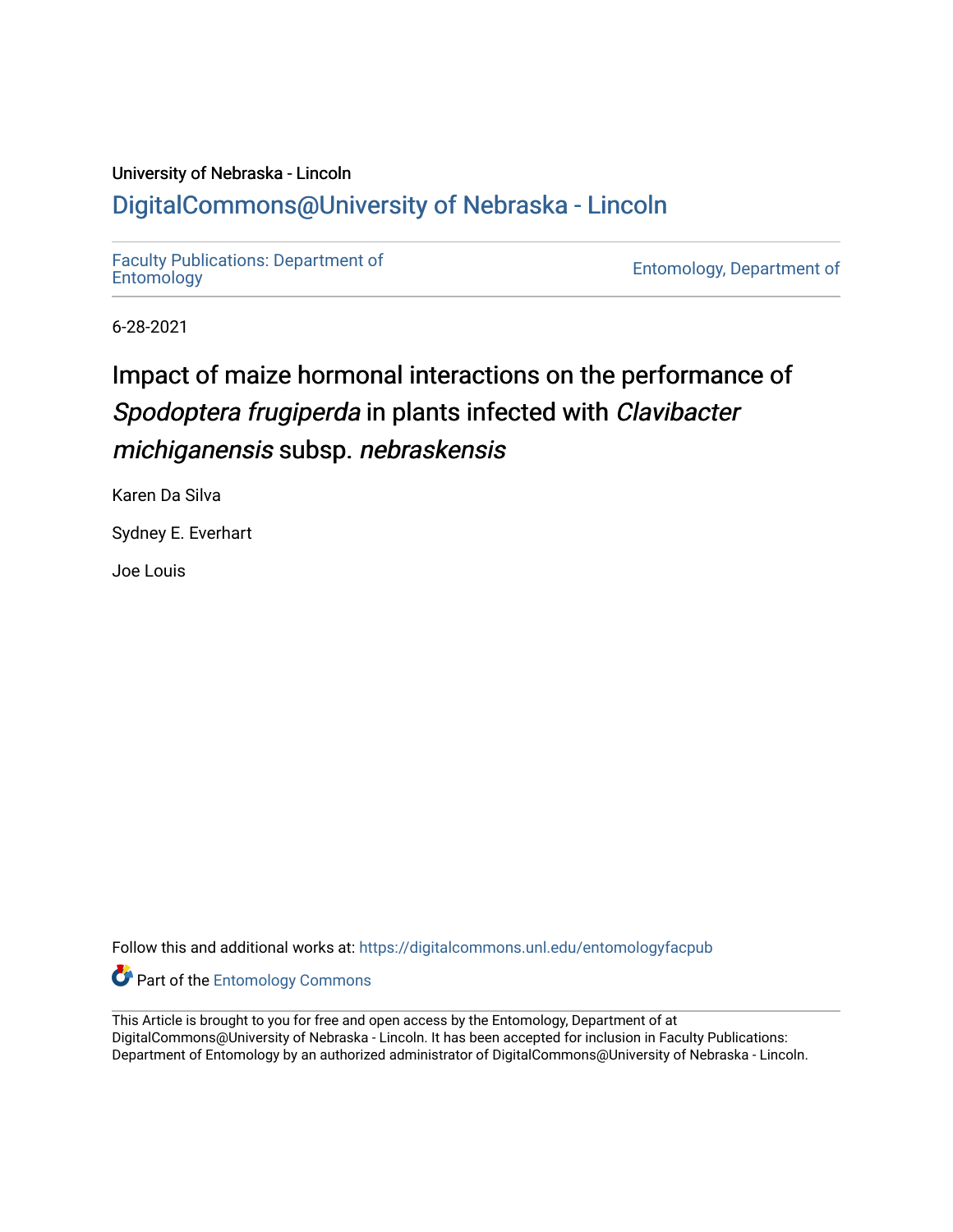

# **Impact of maize hormonal interactions on the performance of** *Spodoptera frugiperda* **in plants infected with**  *Clavibacter michiganensis* **subsp.**  *nebraskensis*

Karen F. Da Silva,  $1/4$  Sydney E. Everhart,<sup>1</sup> and Joe Louis<sup>2,3</sup>

- 1 Department of Plant Pathology, University of Nebraska-Lincoln, 406 Plant Sciences Hall, Lincoln, NE 68583-0722, USA
- 2 Department of Entomology, University of Nebraska-Lincoln, 103 Entomology Hall, Lincoln, NE 68583-0816, USA
- 3 Department of Biochemistry, University of Nebraska-Lincoln, Lincoln, NE 68583, USA
- 4 Present Address: Corteva Agriscience, Woodland, CA 95695, USA

*Email:* Sydney E. Everhart everhart@unl.edu ; Joe Louis joelouis@unl.edu

#### **ORCiD**

Sydney E. Everhart <http://orcid.org/0000-0002-5773-1280> Joe Louis <http://orcid.org/0000-0001-7137-8797>

#### **Abstract**

In nature, plants interact with multiple organisms, below and aboveground. Although interactions of plants with single biotic stressors are well characterized, knowledge of how the immune system responds to multiple biotic stressors is lacking. It is known that the two most important pathways involved in the plant immune defenses

doi:10.1007/s11829-021-09849-x

Published in *Arthropod-Plant Interactions* 15 (2021), pp 699–706.

Copyright © 2021 Karen F. Da Silva, Sydney E. Everhart, Joe Louis, under exclusive license to Springer Nature B.V. Used by permission.

Submitted 9 March 2021; accepted 15 June 2021; published 28 June 2021.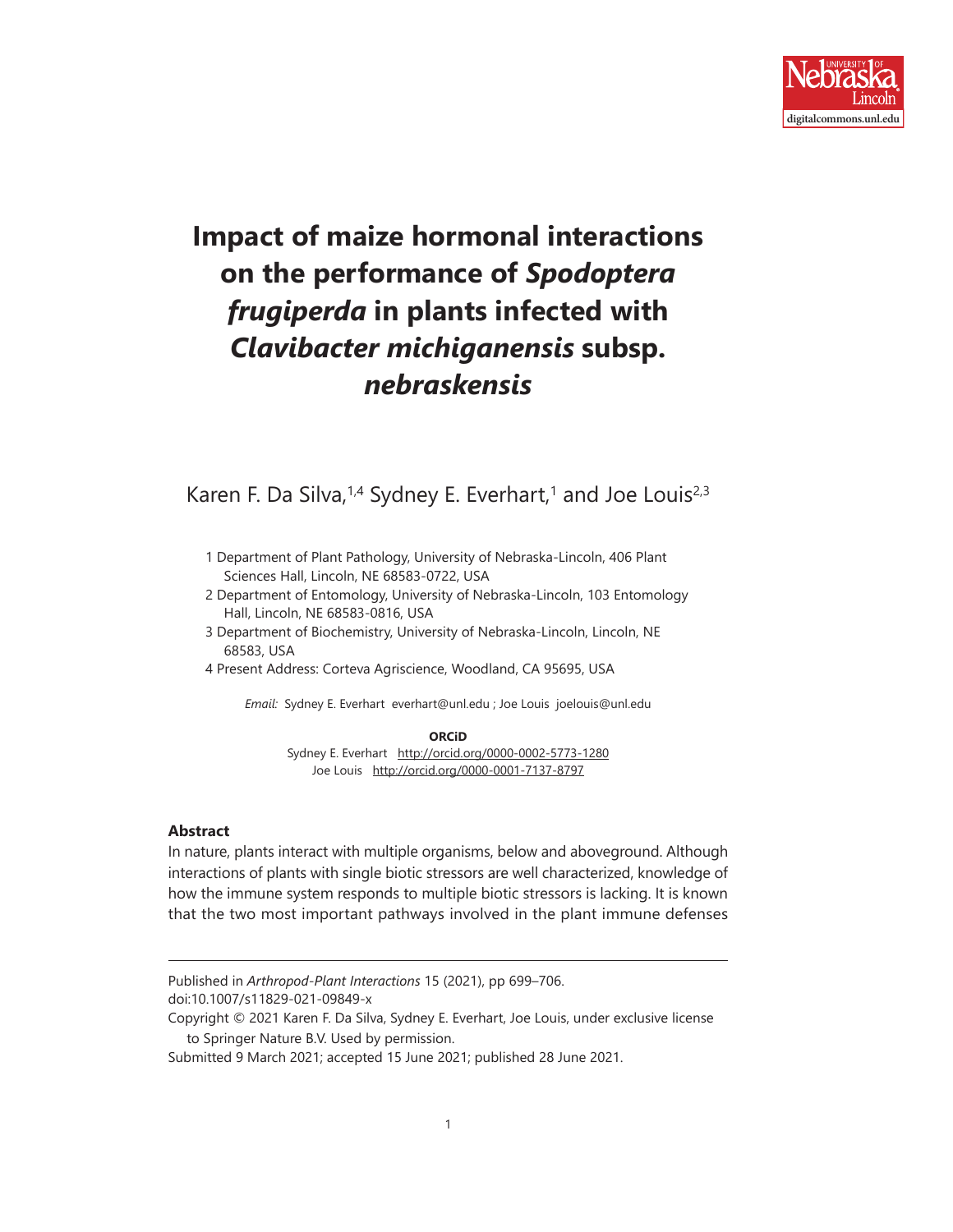are jasmonic acid (JA) and salicylic acid (SA). The crosstalk between these plant hormonal signaling pathways seems to fine-tune the plant responses to different stressors. In this study, we characterized maize (*Zea mays*) hormonal interactions under the attack of two economically important pests: the bacterial pathogen that causes Goss's bacterial wilt and leaf blight (*Clavibacter michiganensis* subsp. *nebraskensis*), and the chewing insect, fall armyworm (*Spodoptera frugiperda*). Our results indicate that the Goss's wilt-resistant maize plants when pretreated with bacteria became more vulnerable to the subsequent attack by the fall armyworm larvae. Furthermore, plant hormone analysis demonstrated that the antagonistic interactions of JA-Isoleucine (JA-Ile), biologically active form of JA, and SA in maize plants contributed to enhanced plant susceptibility to herbivory. Collectively, our results suggest that plant hormonal interactions may play a major role in maize defense against multiple biotic stressors. Furthermore, this study will improve our understanding and ability to predict plant-induced hormone responses in an economically important crop.

**Keywords:** Fall armyworm, Goss's bacterial wilt and leaf blight, Maize, Phytohormones

## **Introduction**

Plants are frequently challenged by various biotic stressors such as insect and vertebrate herbivores, and pathogens such as fungi, viruses, and bacteria. These attacks can occur either simultaneously or sequentially. In response to these stressors, plants have a multitude of defense mechanisms including constitutive and inducible defenses (Howe and Jander 2008; Louis and Shah 2013; Zust and Agrawal 2017; Erb and Reymond 2019). Constitutive defenses include both preformed physical barriers and chemical factors, whereas inducible defenses include the induction of signaling cascades, which consequently lead to the production of metabolites and/or plant hormones (Chen 2008; Howe and Jander 2008; Pieterse et al. 2012; Nalam et al. 2019). Unfortunately, knowledge of the molecular mechanisms underlying the interactions of multiple biotic stressors in the same plant species is lacking. This information is critical for development of host plants with robust host resistance that is stable under multiple biotic and abiotic stressors. Among the few studies evaluating multiple stressors on host plant response, it is suggested that response of the plant immune system and expression of plant hormonal signaling pathways depend on the mechanism feeding behavior/pathogen ingress (i.e., biotrophic/necrotrophic pathogens) (Thaler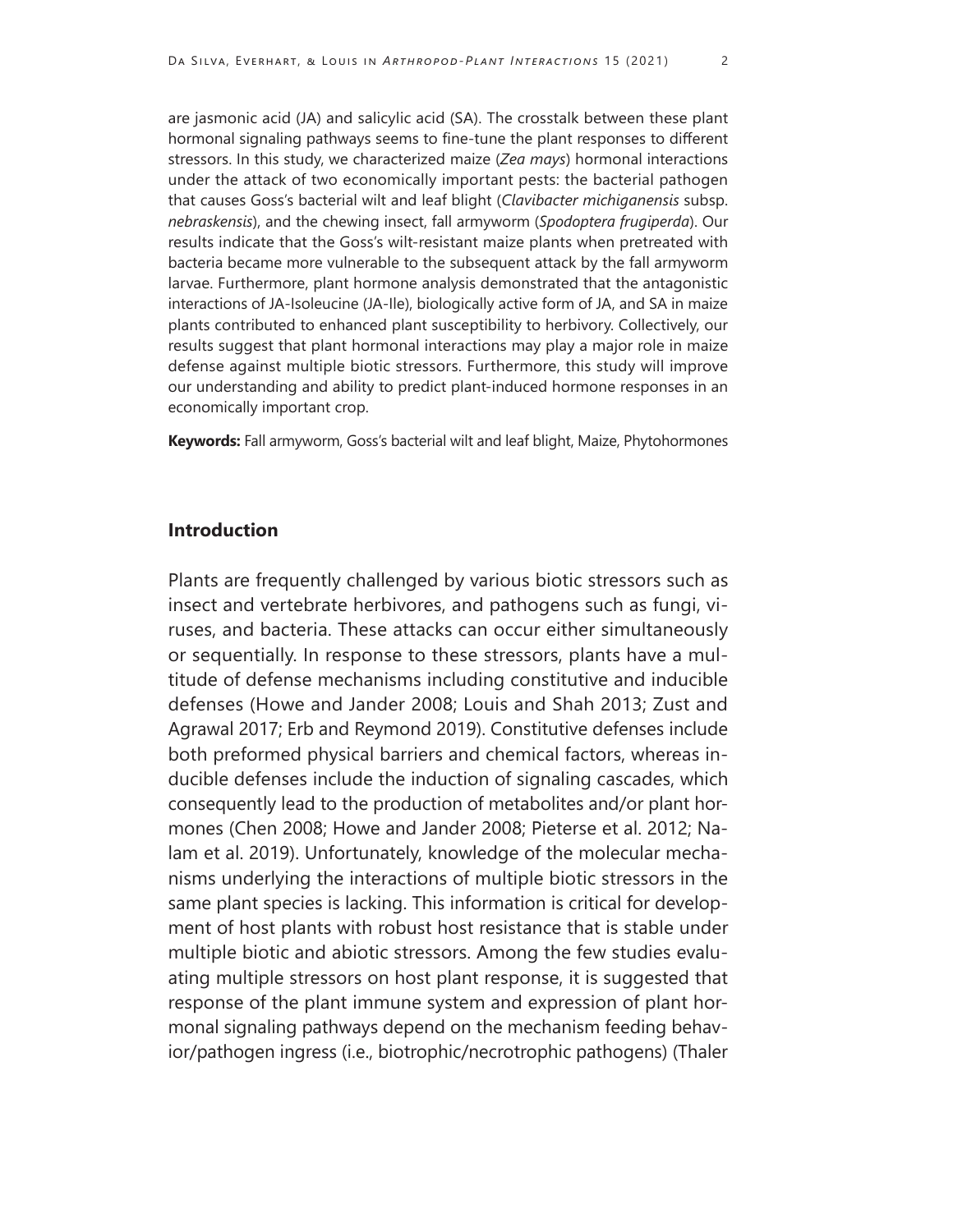et al. 1999, 2010, 2012; Ali and Agrawal 2012; Moreira et al. 2018). The two most important hormonal signaling pathways associated with induced plant defenses are jasmonic acid (JA) and salicylic acid (SA). The crosstalk between these plant hormonal signaling pathways is a well-studied phenomenon, and it has been shown that expression of these hormones is correlated with negative or positive pest performance in plants, depending on the plant/pest system. However, very little information is available on the molecular mechanisms underlying the interactions of multiple biotic stressors in herbaceous monocot plants, including maize (*Zea mays L.*).

*Clavibacter michiganensis* subsp. *nebraskensis* (CMN) (Vidaver & Mandel) and *Spodoptera frugiperda* (Smith) (Lepidoptera: Noctuidae) are important corn pests. CMN is a maize pathogen that has been historically confined to the U.S. Midwest. This gram-positive bacterium primarily infects maize plants through wounds caused by winddriven rain, hail, and other mechanical damage causing wilt and leaf blight symptoms. A recent study described the results of a survey of agronomic practices and other problems that occurred in fields from which samples tested positive for CMN and detected an effect in the bacterial infection by the presence of insects (Langemeier et al. 2017). When CMN infection occurs early during seedling stages, they can cause systemic vascular infections of their host plants and reside as biotrophic pathogens in the xylem vessels (Eichenlaub and Gartemann 2011). In addition, the bacteria can overwinter in crop residues (Jackson et al. 2007). Yields can be reduced up to 50% when susceptible hybrids are infected, and currently there is no commercial resistant maize hybrid available that provides complete protection against this pathogen (Claflin 1978; Jackson et al. 2007).

One threat to the existing plant host resistance to Goss's bacterial wilt disease is pest damage caused by an economically important phytophagous insect in maize, the fall armyworm (FAW)*, S. frugiperda.* FAW is an important pest in maize that has spread through North and South America, and as an invading species in Africa, and more recently in Asia (Montezano et al. 2018; Ganiger et al. 2018). Currently, the management practice to control this pest is the use of resistant hybrids expressing insecticidal protein from the bacterium *Bacillus thuringiensis* (*Bt*). Unfortunately, there is an increasing number of field-evolved reports of resistance in this insect to *Bt* transgenic traits (Tabashnik and Carriere 2017).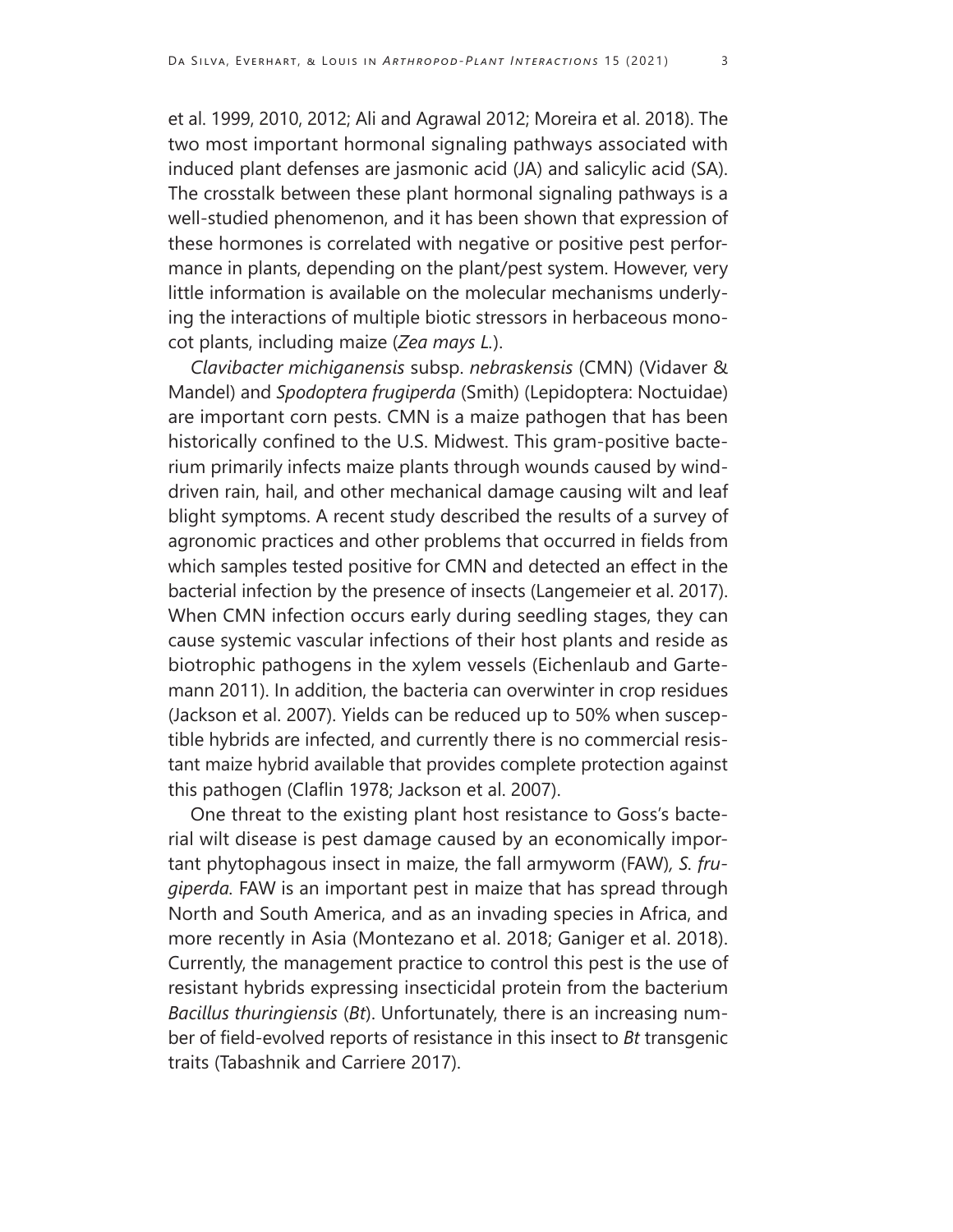It is unknown whether interactions between plant hormonal signaling pathways can be correlated with negative or positive pest performance in maize under the subsequent damages from chewing insects and biotrophic pathogens. A recent study with CMN and parental lines of the maize nested association mapping (NAM) population showed variable levels of resistance to CMN (Hu et al. 2018). In this study, we used the maize NAM founder lines, B73 and Oh7B, that were identified as moderately resistant and susceptible lines, respectively, against CMN (Hu et al. 2018). We further explored how initial infection by the biotrophic pathogen CMN on B73 and Oh7B lines will influence the subsequent attack by a different biotic stressor, a chewing insect. Our results indicate that there is resistance trade-off based on the antagonistic effects between JA-isoleucine (JA-Ile), biologically active form of JA (Howe and Jander 2008), and SA so that infection by Goss's bacterial wilt and leaf blight reflects in the increase of plant susceptibility to subsequent attack by FAW. Understanding the interactions among plant-bacterium-chewing insect can contribute to our comprehension of ecosystem processes and ability to predict the outcome of plantmediated interactions.

## **Materials and methods**

## *Bacteria and insects*

A strain of the Goss's bacterial wilt and leaf blight pathogen, CMN 225A, was collected from a symptomatic corn sample collected from Nebraska in 2011 as part of a multistate survey across the Midwest (Langemeier et al. 2017) and used in these experiments. This bacterial strain was selected for this study due to its known virulence or aggressiveness in maize studies. This strain has been in culture at the University of Nebraska-Lincoln in a nutrient broth yeast agar (NYB) solid medium and maintained at room temperature for 2 days before inoculation. As a subsequent attacker, newly hatched (for bioassay) and third instar (for phytohormone analysis) larvae of FAW were used to infest maize plants inoculated with CMN. FAW larvae were obtained from a commercial vendor (Benzon Research Inc., PA) on an artificial diet, and were kept at room temperature prior to infestation.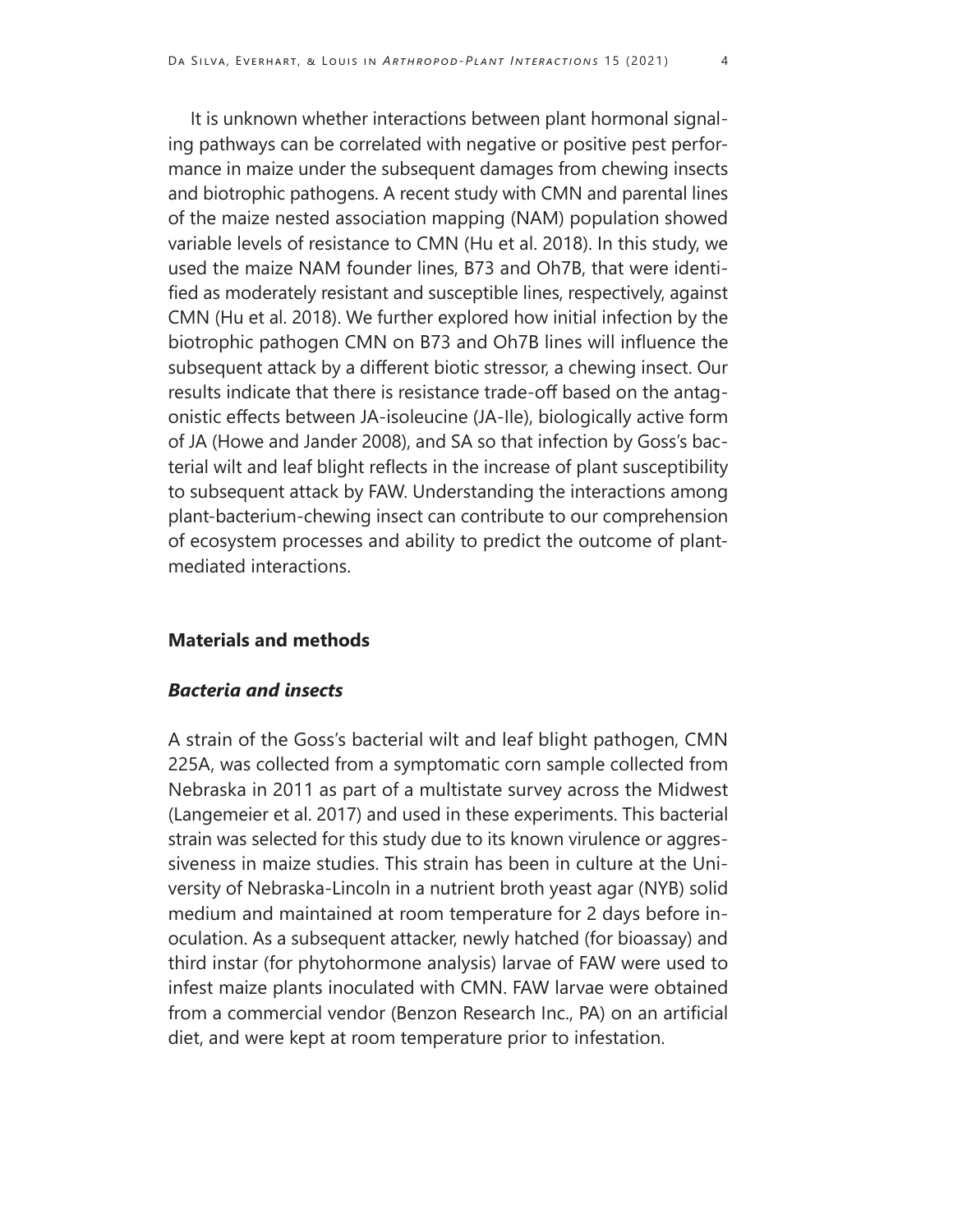## *Plant lines and growth conditions*

Two NAM founder lines B73 and Oh7B were selected based on their level of resistance to the bacterial pathogen (Hu et al. 2018) and were identified as moderately resistant and susceptible lines, respectively. Both lines were obtained from the U.S. National Plant Germplasm System (USDA Agricultural Research Station, Ames, IA). Plants were grown in all-purpose growing mix Berger BM6 (Hummert International, Earth City, MO), in the Agronomy and Horticulture glasshouse at the University of Nebraska-Lincoln. These plants were grown in 3.8 cm  $\times$  21 cm plastic cone-tainers (Hummert International, Earth City, MO). The glasshouse environmental setting was 14-h/10-h (light/dark) photoperiod, 25 – 27 °C, and 50 to 60% relative humidity. All plants for the experiments were used at V3 developmental stage or approximately 2–3 weeks from planting. These aforementioned conditions were applied to address the following research objectives to identify how the initial infection by the biotrophic pathogen CMN on B73 and Oh7B lines will influence the subsequent attack by the chewing insect, FAW, and to further identify the molecular mechanisms involved in maize response to these biotic interactions.

## *Insect performance after bacterial pretreatment in maize plants assay*

The bacterial suspension consisted of a combination of CMN cells scraped from media plates and eluted into sterile distilled water. The concentration of the suspension obtained for infection was adjusted to a concentration of  $3 \times 10^9$  CFU/ml, which was used in previous experiments to evaluate symptom development in maize. Plant inoculations were performed by slowly injecting 100 μl of the bacterial suspension into the maize stem interspace between the first and second leaf, using 1 ml syringe with 28 gauge and 12.7 mm needle (BD Allergy Syringe). Negative control plants were injected with the same volume of water only and non-inoculated control plants received no injection. Inoculations were performed in the evening and 15 h later, a single FAW neonate larva was transferred to the whorl of each plant. The 15 h-mark was selected based on results of a previous QTL study for resistance to Goss's bacterial wilt and leaf blight (Singh et al. 2019). The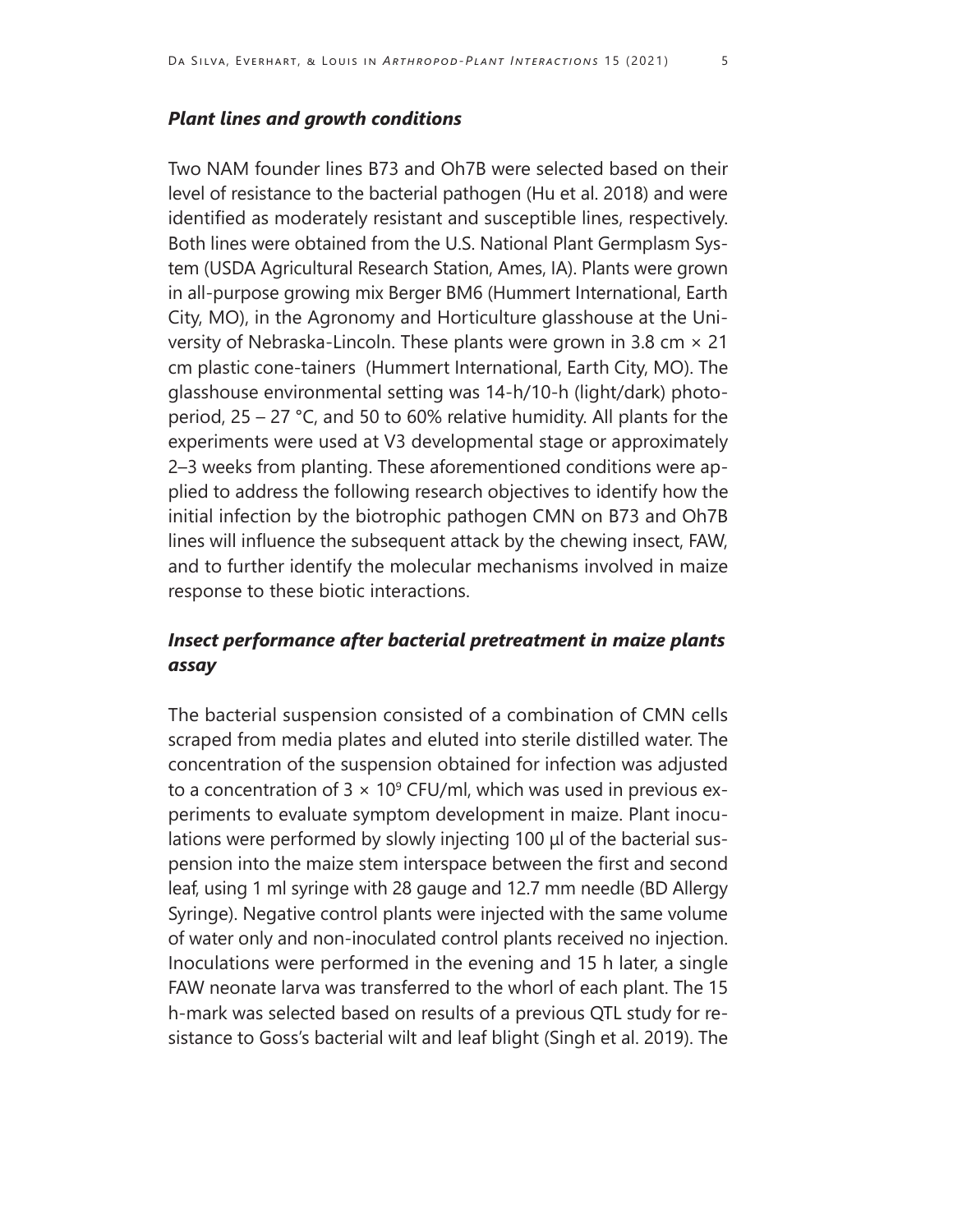pathogen responsive genes *PR1* and *PR5*, commonly used molecular markers of SA, were expressed within 12 to 15 h after CMN inoculation (Singh et al. 2019). To avoid larval escape, single pot was covered with a plastic cage. The weight of individual larva was measured after 7 days of infestation. There were thirteen biological replications for each treatment (i.e., plants inoculated with a bacterial suspension, negative control plants inoculated with water only, and non-inoculated control plants). These experiments were conducted twice with similar results.

## *Bacteria and insect interaction for hormone quantification*

To characterize phytohormone response under multiple biotic stressors, plants were inoculated/infested in the same manner as described above, followed by phytohormone quantification. For hormone quantification, the same methodology as described previously was used (Varsani et al. 2019; Grover et al. 2020). However, plant samples were collected at two different time points. The first time was 15 h after bacterial/distilled water inoculation and the second time was 24 h after FAW larvae infestation. Plant samples consisted of approximately 2 cm length of the upper stem area, closer to the whorl, and weighing 100–150 mg. The remaining plants were infested with single third instar FAW larva, placed directly in the whorl of the plant. Third instar larvae were used in this experiment as they are in an advanced stage of development and could begin feeding on the plant within a short period of time. Larvae were allowed to feed for 24 h, and then plant tissue sampling was repeated at the same plant area and weight. Each treatment had three to five biological replications depending on sample availability. Maize tissues were ground using a 2010 Geno/Grinder (SPEX SamplePrep) for 40 s at 1400 strokes min−1 with liquid nitrogen cooling to keep samples frozen throughout the grinding process. Samples were delivered on dry ice to the Proteomics and Metabolomics Facility at the University of Nebraska-Lincoln for targeted quantification of phytohormones using liquid chromatography-MS/MS, as described previously (Varsani et al. 2019; Grover et al. 2020).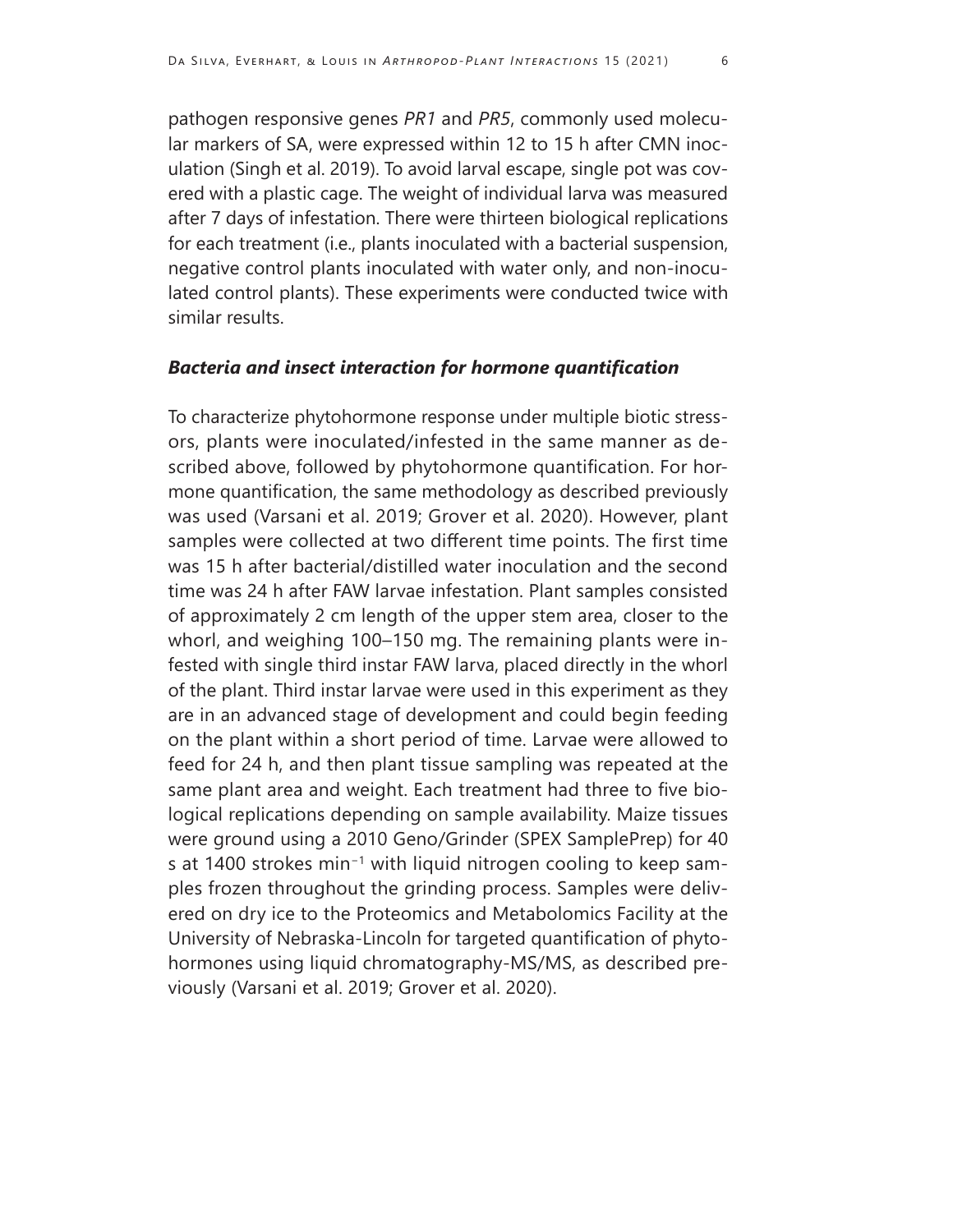## *Statistical analysis*

Experimental units were a complete factorial arranged in a completely randomized design. Two-way analysis of variance (ANOVA) was conducted with PROC GLIMMIX (SAS 9.4, SAS Institute) to evaluate the effect of plant line, treatment, and interactions between plant variety and bacterial pretreatment on fall armyworm performance after bacterial pretreatment and hormonal quantification. When a significant difference was identified, a post hoc analysis using a Tukey's HSD pairwise comparison was performed to determine where significant differences lie among treatment means. Values from the interactions and from least-squares means of the treatments with *P* ≤ 0.05 were considered to be significantly different.

## **Results**

## *Insect performance after bacterial pretreatment in maize plants*

There was an overall treatment effect  $(P = 0.0034)$  and treatment by maize genotype effect  $(P = 0.039)$  in the mean larval group weight. There was an increase of FAW weight in B73 maize plants that were pretreated with CMN. While the mean larval group weight followed by standard error value in CMN-pretreated B73 plants was 86.29  $\pm$ 7.81 mg (*P* < 0.0001), the mean weight from larvae that fed on plants pretreated with water was only 59.38 ± 3.71 mg (*P* < 0.0001). FAW from uninfected plants (control plants) had an average weight of 68.15 ± 3.61 mg (*P* < 0.0001; Fig. 1). The FAW weight between CMN-pretreated plants between genotypes was significantly different (*P* = 0.0146). There was also a maize genotype effect observed in this study  $(P = 0.0213)$ . In the susceptible line Oh7B, the mean larval weight from plants pretreated with CMN was 65.46 ± 3.42 mg (*P* < 0.0001). The mean larval group weight from negative control plants that were inoculated with water and the non-inoculated control plants were 61.46  $\pm$  3.27, and 60.62  $\pm$  2.93 mg, respectively.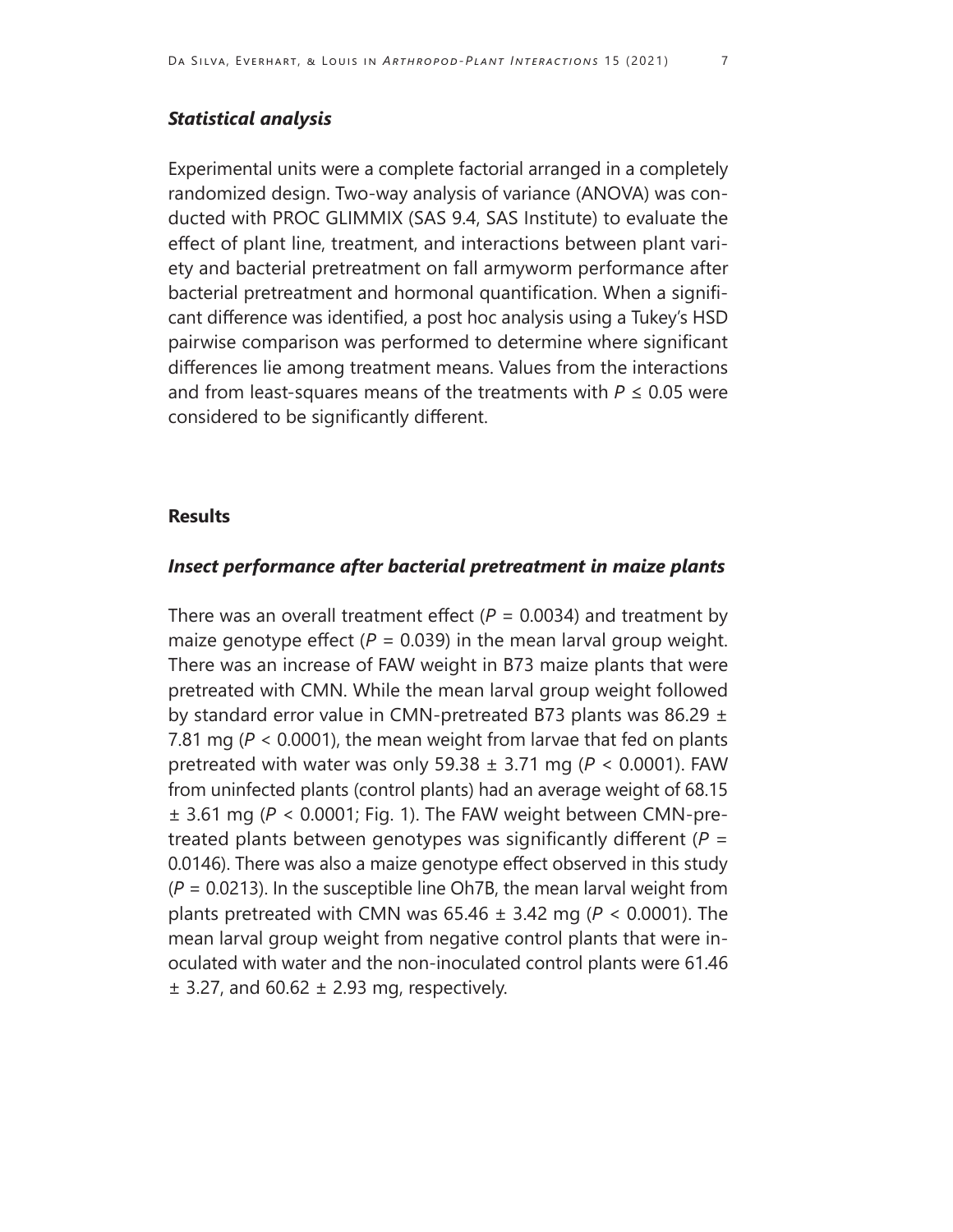

**Figure 1** Fall armyworm (*Spodoptera frugiperda*) performance after bacterial pretreatment in maize plants. Fall armyworm (FAW) weight increased in plants treated with *Clavibacter michiganensis* subsp. *nebraskensis* (CMN), causal agent of Goss's bacterial wilt and leaf blight. Moderately resistant (B73) and susceptible (Oh7B) lines were pretreated with either a CMN suspension or water only. Control plants did not receive bacterial pretreatment; water was used as negative control. After 15 h post inoculation, single FAW neonate was transferred to the whorl of each plant. FAW weight was measured after 7 days of feeding. Different letters indicate significant difference between treatments ( $P \le 0.05$ ). Error bars represent  $\pm$  SEM

## *Bacteria and insect interaction for hormone quantification*

To characterize if the difference in performance of FAW in bacterial pretreated plants is due to SA and JA-mediated responses, maize plant samples were analyzed for hormone concentrations. The levels of JA-Ile, the biologically active form of JA (Howe and Jander 2008), were not altered in both B73 and Oh7B maize plants after 15 h of CMN inoculation (Fig. 2A). However, SA accumulation was significantly increased in CMN-resistant B73 plants 15 h post inoculation (hpi) of CMN (Fig. 2B). We did not find any significant difference in the levels of SA with and without CMN inoculation on Oh7B plants after 15 hpi (Fig. 2B).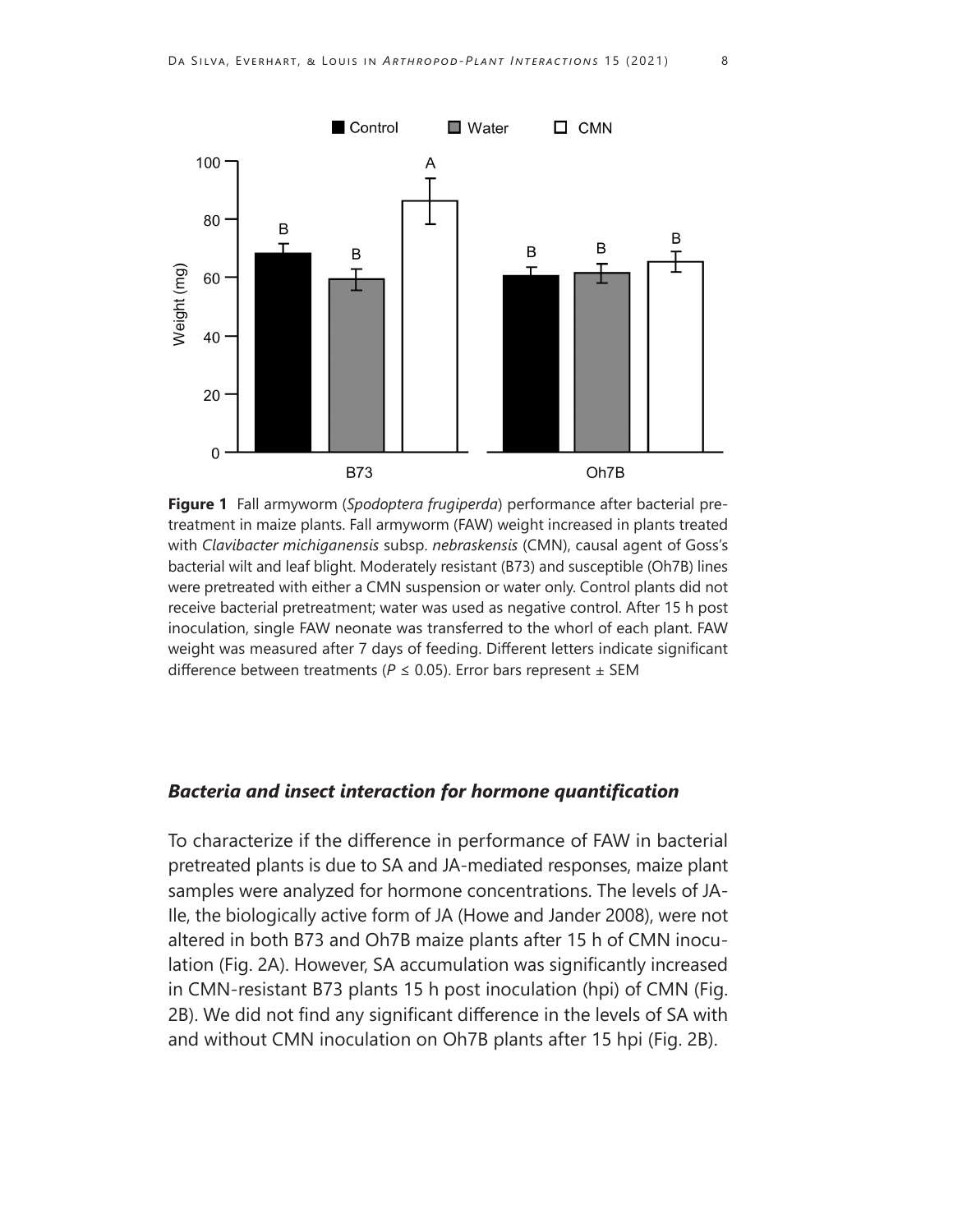

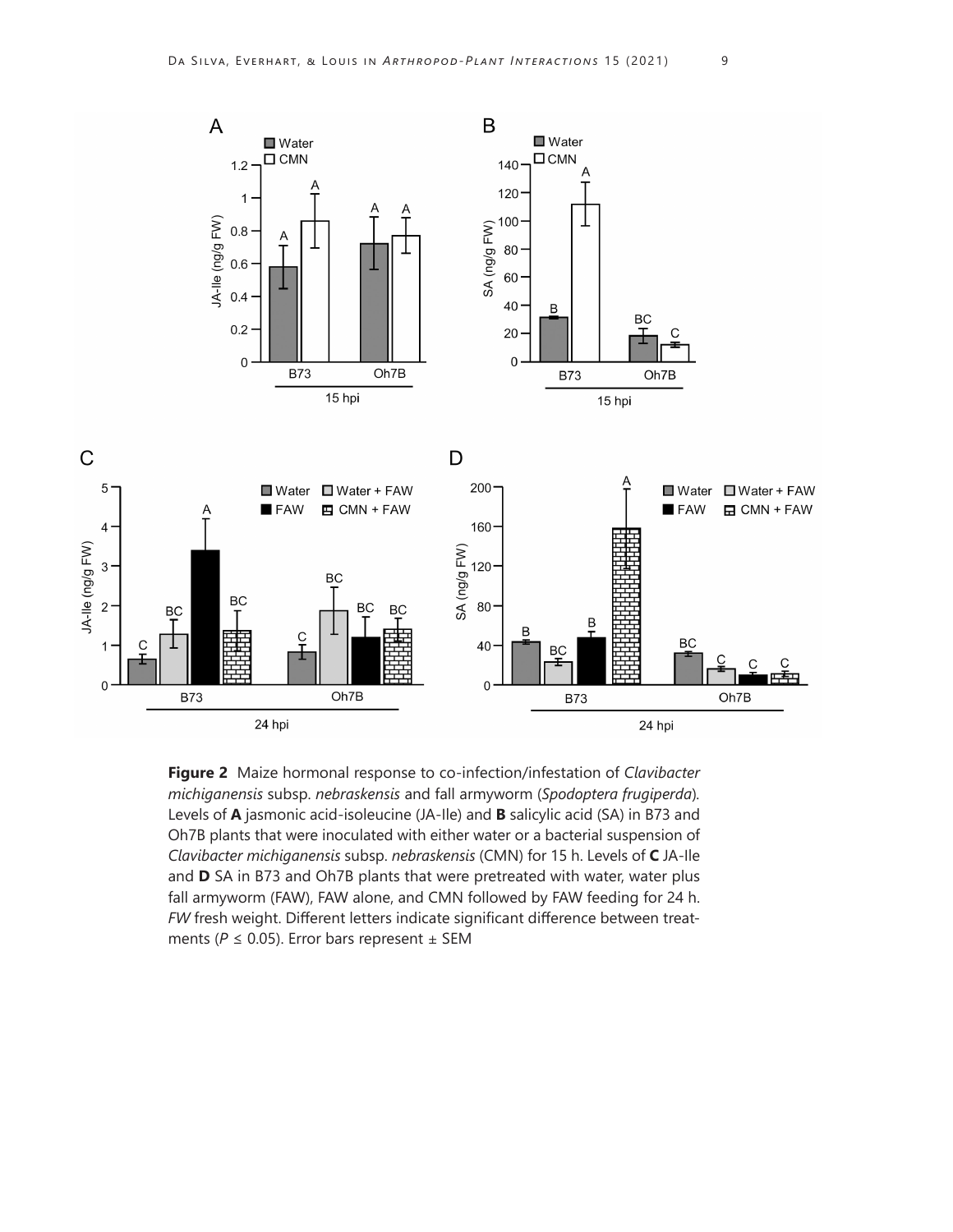We also measured the levels of JA-Ile and SA on both B73 and Oh7B plants after pretreating the maize plants with CMN for 15 h followed by FAW infestation for 24 h. FAW feeding for 24 h on B73 plants triggered the accumulation of JA-Ile compared to water-inoculated B73 control plants (Fig. 2C). Surprisingly, we also found that B73 plants that were pre-inoculated with water followed by FAW infestation had significantly lower levels of JA-Ile compared to B73 plants that were infested with FAW alone. Because the water plus FAW infestation did not exhibit similar significant increase in JA-Ile compared to FAW feeding alone on B73 plants, these data should be treated with caution. Water inoculation on B73 plants may have resulted in an earlier accumulation of JA-Ile, which was no longer detectable at the timepoints that was chosen for this experiment (i.e., 24 h after FAW infestation). Alternatively, the injection of water with needle on B73 plants may have trigged the SA accumulation that contributed to reduced accumulation of JA-Ile after 24 of FAW feeding. However, this is less likely, because we observed no significant differences in SA levels in B73 plants after water inoculation and with and without FAW feeding (Fig. 2D). Compared with the FAW feeding alone, we found a significant decrease in the levels of JA-Ile on CMN-resistant B73 plants that were exposed to the combination of CMN and FAW infestation (Fig. 2C). No significant changes were found in the levels of JA-Ile in the CMN-susceptible Oh7B plants with and without CMN pretreatment and FAW feeding for 24 h (Fig. 2C). Similarly, no significant differences were found in the levels of SA in the Oh7B plants with and without CMN pretreatment and FAW feeding for 24 h (Fig. 2D). In addition, there were no significant changes in the SA levels in the CMN-resistant B73 plants with and without water inoculation followed by FAW feeding for 24 h (Fig. 2D). However, CMN-resistant maize B73 plants exposed to the combination of CMN and FAW feeding for 24 h exhibited significant increase in SA levels compared to plants that were treated with water alone, water plus FAW, and FAW alone (Fig. 2D).

## **Discussion**

Plants encounter various biotic stressors; however, very little is known about how these interactions play out in the ecosystem and whether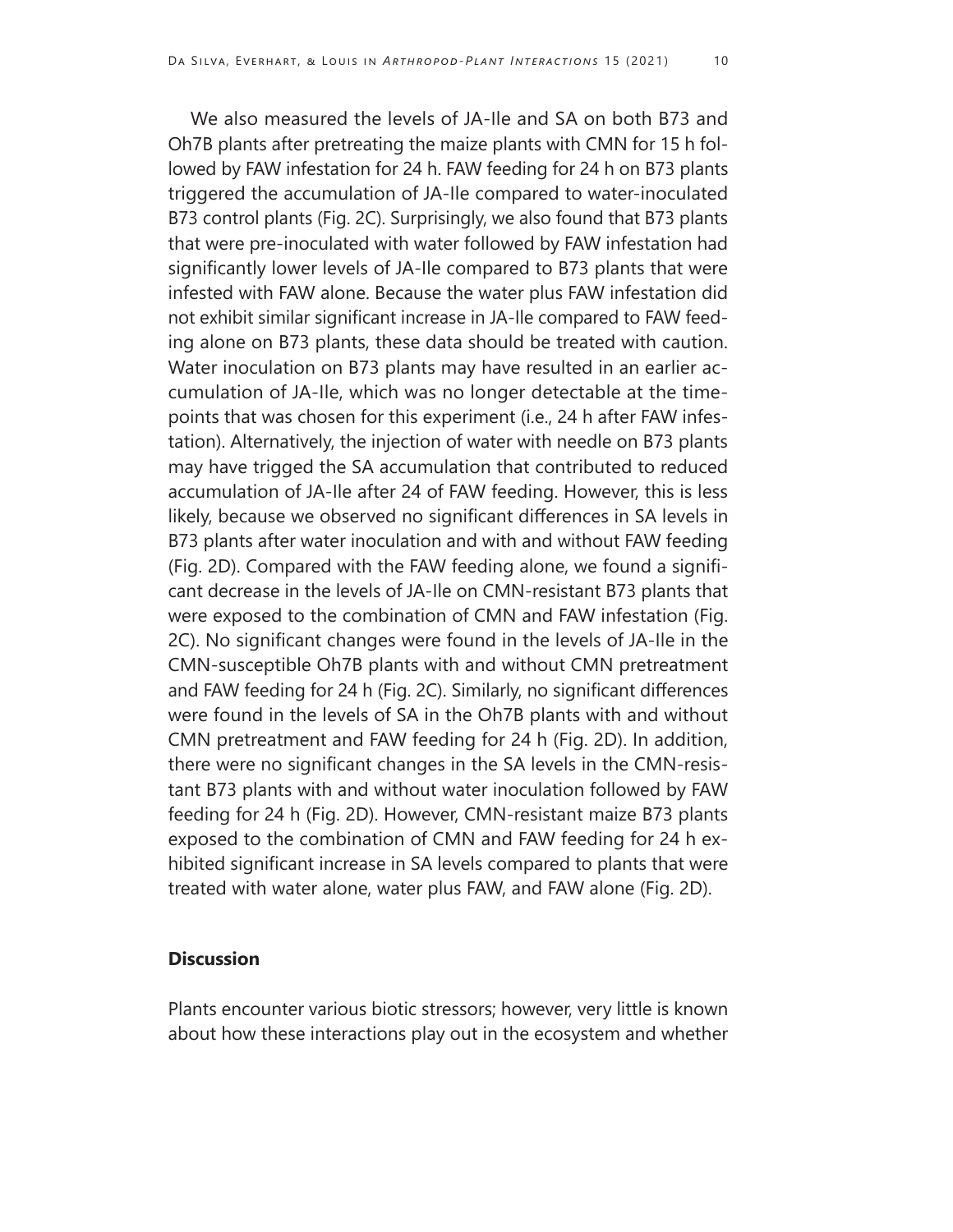co-infection modifies plant resistance or susceptibility. Broadly, knowledge on host response to interactions involving insects and pathogens is lacking. This is the first study on maize using tri-partite interaction assays between biotrophic pathogens and chewing herbivores. Our results showed that inoculation of CMN increased weight of the subsequent attacker FAW in the maize B73 line. In Bacher et al. (2002), females of the boring weevil, *Apion onopordi,* showed enhanced performance in weed creeping thistle plants, *Cirsium arvense*, pretreated with the biotrophic rust fungus, *Puccinia punctiformis.* In contrast, *Brassica nigra* plants that were pretreated with either egg extract from a chewing herbivore, *Pieris brassicae*, or the biotrophic bacterium, *Xanthomonas campestris,* had a negative impact on the herbivore growth (Bonnet et al. 2017). However, there was no attempt to elucidate the plant defense mechanism(s) that could explain these results.

In the present study, we further explored the hormonal mechanism that maize plants use against combined biotic stressors. JA and SA are mainly known to play major roles in regulating plant defense responses against pathogens and insects (Pieterse et al. 2012). Biotrophic pathogens and some piercing/sucking insects, generally induce SA signaling accompanied by the production of pathogenesis-related (PR) proteins, whereas JA-mediated responses are predominantly against necrotrophic pathogens and chewing insects (Thaler et al. 2012). Maize hormonal profiling in this study suggests that the induction of plant defense responses after CMN infiltration is correlated with the induction of SA and the infestation of FAW with the induction of JA-Ile in the CMN-resistant maize line (B73; Fig. 2).

Characterizing both susceptible and resistant lines in these types of multi-pest-pathogen interaction studies provide insight into how changes in secondary pest performance may be related to primary pest-induced changes in plant susceptibility. In maize, we demonstrated that increased pest performance was due to differences in the host plant genetic variability and related to differences in the induction of SA hormone levels between the resistant and susceptible maize plants to CMN. Previously, it was shown that SA-responsive transcripts tend to accumulate quicker and to higher levels in leaves of resistant plants than in susceptible plants (Martinez de Ilarduya et al. 2003). Similarly, our results indicated that CMN-resistant maize plants had elevated levels of SA compared to susceptible plants (Fig.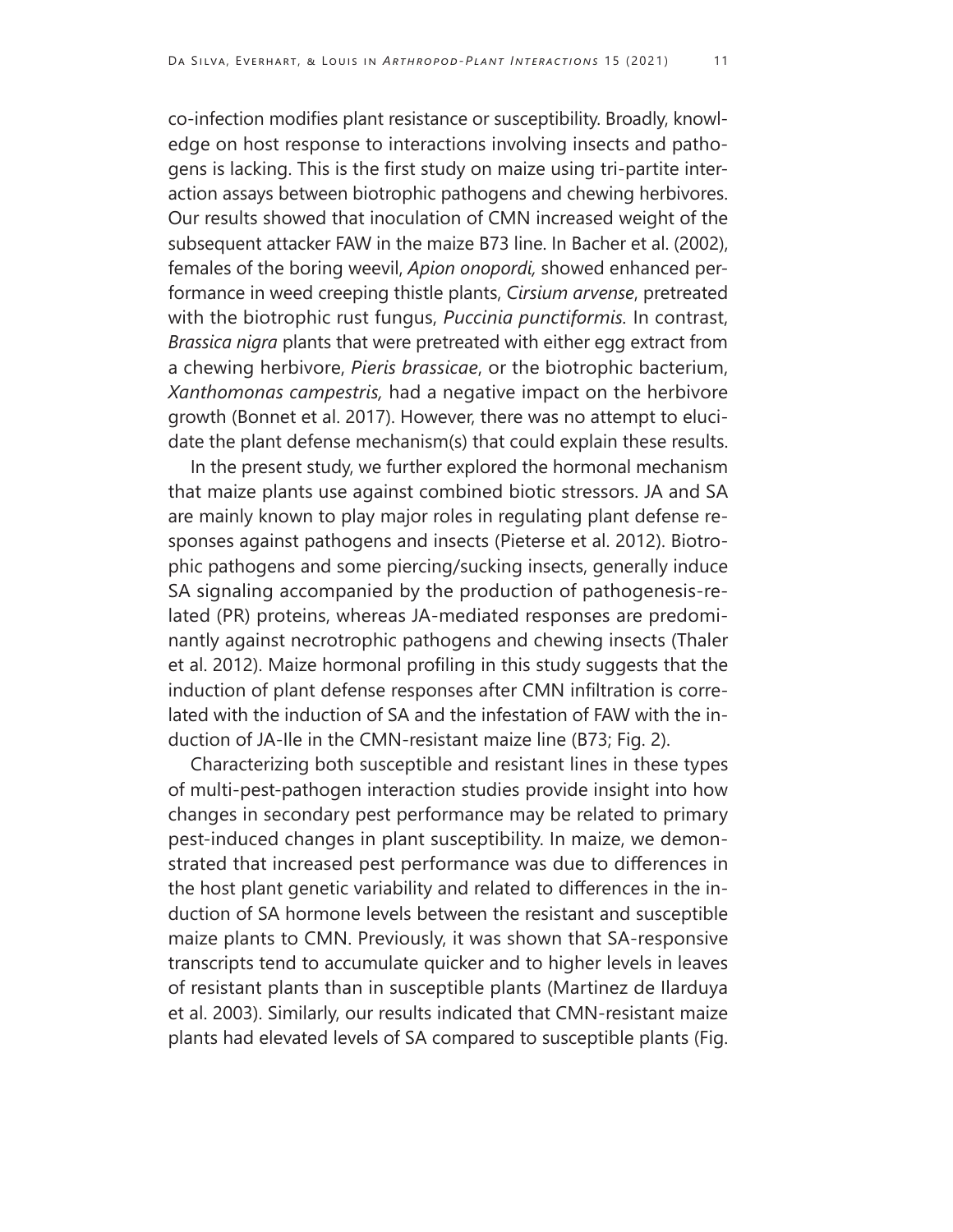2B). As different maize varieties are genetically distinct, it would be useful for future studies to evaluate interactions in additional maize genotypes to determine if these changes in pest susceptibility correlate with hormone levels.

In nature, plants are likely to experience multiple biotic stresses that elicit phytohormonal responses interacting to yield a synergistic or antagonistic effect that may ultimately shape the plant phenotype and/or resistance. However, evidence of reciprocal antagonism reported in studies measuring molecular aspects of the host response might not be reflective of all species of herbivores and pathogens (Moreira et al. 2018). Results presented in this study suggest that the CMN infection followed by FAW herbivory can affect maize JA and SA-induced pathways antagonistically. While levels of JA-Ile increased in FAW treatment alone, they did not change upon CMN infection and the sequential attack of FAW. Meanwhile, concentration of SA increased significantly under combination of FAW and CMN treatments when compared to CMN alone (Fig. 2). The increase in SA concentration levels could cause the suppression of JA-Ile levels resulting in the increase of plant susceptibility to chewing herbivores. Indeed, it was previously shown that application of exogenous SA and its functional analogs, such as aspirin, 2,6-dichloroisonicotinic acid (INA), activates expression of PR genes (Uknes et al. 1992; White 1979), and blocks the JA signaling process (Doherty et al. 1988; Pena-Cortes et al. 1993), suggesting that crosstalk between JA and SA could exist. Interestingly, Engelberth et al. (2011) proposed that the SA–JA antagonism is absent in maize. In that study, insect elicitor-induced JA was more than two-fold upregulated in exogenous SA-pretreated maize plants. Using artificial elicitors is an alternative to test plant responses; however, it does not take into consideration the wide range of elicitors produced by multiple stressors (e.g., co-infection by bacteria and insects) that consequently interfere with the plant immune response.

One of the factors that can interfere in the reproducibility of types of assays is that the antagonism between JA and SA depends on the concentration and timing of elicitation of each pathway (Thaler et al. 2002). To provide more complete picture of the hormone mechanism in these assays, it would be important to test these pest interactions and the phytohormone levels at different time points and plant developmental stages. Additionally, it would be important to extend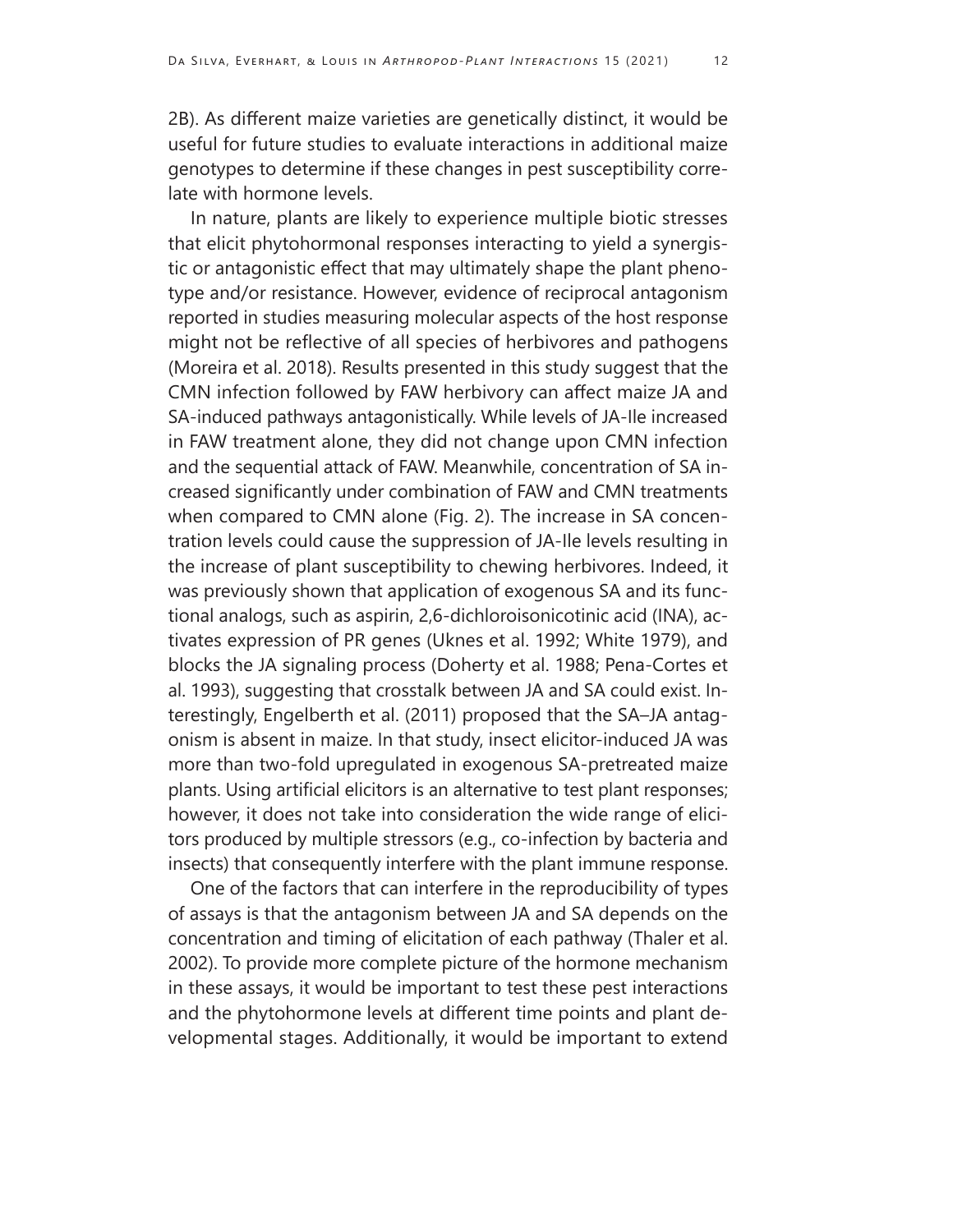these types of studies in other environmental conditions. Similar to other interaction studies, these assays were conducted in semi-controlled environments where maize plants were in early stages and exposed to controlled delivery of disease inoculum volume. Calub et al. (1974) indicated that inoculation timings performed on 2-week-old seedlings routinely resulted in increased disease severity to Goss's bacterial wilt and leaf blight compared to inoculations performed on older seedlings. However, when a resistant hybrid was used, inoculation timing had little impact on either disease severity or yield. Furthermore, in other less controlled environments, such as in the field, other factors (e.g., abiotic factors) may also play a role in modulating plant defenses (Liu et al. 2013; Riemann et al. 2015). It is well known that these phytohormones can be elicited under poor environmental conditions as well, such as drought. JA, in particular, can also be involved with other volatile compounds such as ethylene, for instance, under nitrogen deficiency (Schmelz et al. 2003). Taken together, these studies suggest that external factors can also contribute to a greater variation of hormone production under natural conditions and can ultimately indirectly promote variation in plant susceptibility to pests.

Finally, the results of this study are relevant to growers and seed producers. For growers, it is important to scout the field early to the presence of Goss's bacterial wilt and leaf blight symptoms. For seed producers, the presence of secondary pests can impact the durability of the resistance used in the field. Evaluating parental lines that are commonly used in the background for generation of maize hybrids, to a potential secondary pest attack, especially those pests that have a significant ecological presence in the area, can benefit the long-term efficacy of the technology.

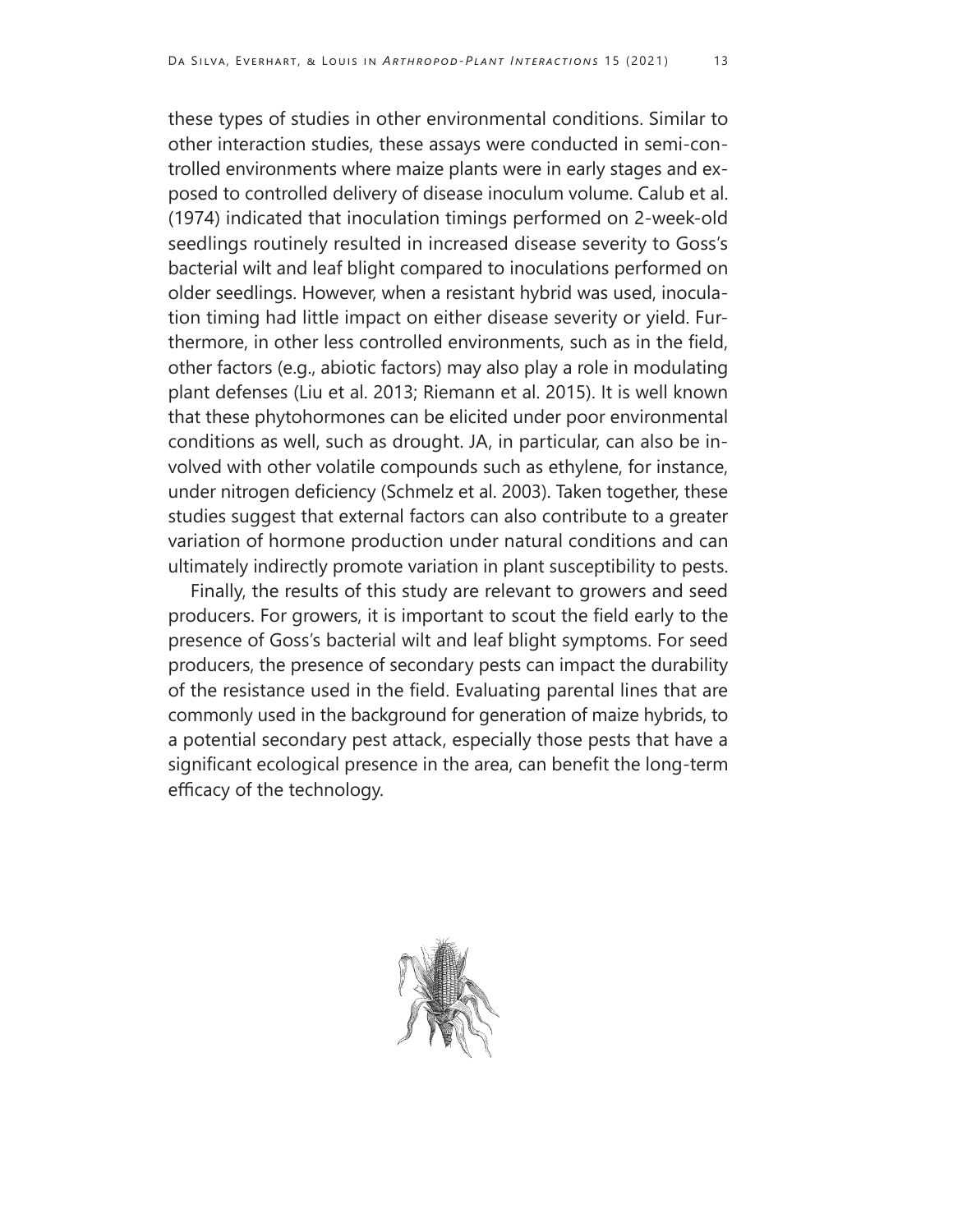**Acknowledgments** We thank members of Everhart and Louis labs for their help with experiments and the Proteomic and Metabolomics Facility (Center for Biotechnology at the University of Nebraska-Lincoln) for the LC-MS assay and quantification of plant hormones. We also thank Drs. Tamra Jackson-Ziems and Ana Maria Velez for comments on the draft of the article. This work was supported by funds from Agricultural Research Division and Department of Plant Pathology at the University of Nebraska-Lincoln.

**Author contributions** KFDS, SEE and JL conceived and designed the research; KFDS performed the research; KFDS, SEE and JL analyzed the data; KFDS wrote the first draft of the manuscript and all authors reviewed and edited the manuscript.

**Funding** Agricultural Research Division and Department of Plant Pathology at the University of Nebraska-Lincoln.

**Data availability** Datasets generated and/or analyzed during the current study are available from the corresponding authors on reasonable request.

**Conflict of interest** The authors have no conflicts of interest to declare.

## **References**

- Ali JG, Agrawal AA (2012) Specialist versus generalist insect herbivores and plant defense. Trends Plant Sci 17:293–302
- Bacher S, Friedli J, Schar I (2002) Developing in diseased host plants increases survival and fecundity in a stem-boring weevil. Entomol Exp Appl 103:191–195

Bonnet C, Lassueur S, Ponzio C, Gols R, Dicke M, Reymond P (2017) Combined biotic stresses trigger similar transcriptomic responses but contrasting resistance against a chewing herbivore in *Brassica nigra*. BMC Plant Biol 17:127

Chen MS (2008) Inducible direct plant defense against insect herbivores: a review. Insect Sci 15(2):101–114

Claflin LE, Bockelman DL, Shahin EA, Walter TL (1978) The effect of *Corynebacterium nebraskense* on corn yields. Phytopathol News 12:86

Doherty HM, Selvendran RR, Bowles DJ (1988) The wound response of tomato plants can be inhibited by aspirin and related hydroxybenzoic acids. Physiol Mol Plant Pathol 33:377–384

Eichenlaub R, Gartemann K-H (2011) The *Clavibacter michiganensis* subspecies: molecular investigation of gram-positive bacterial plant pathogens. Annu Rev Phytopathol 49:445–464

Engelberth J, Viswanathan S, Engelberth MJ (2011) Low concentrations of salicylic acid stimulate insect elicitor responses in *Zea mays* seedlings. J Chem Ecol 37:263–266

Erb M, Reymond P (2019) Molecular interactions between plants and insect herbivores. Annu Rev Plant Biol 70:527–557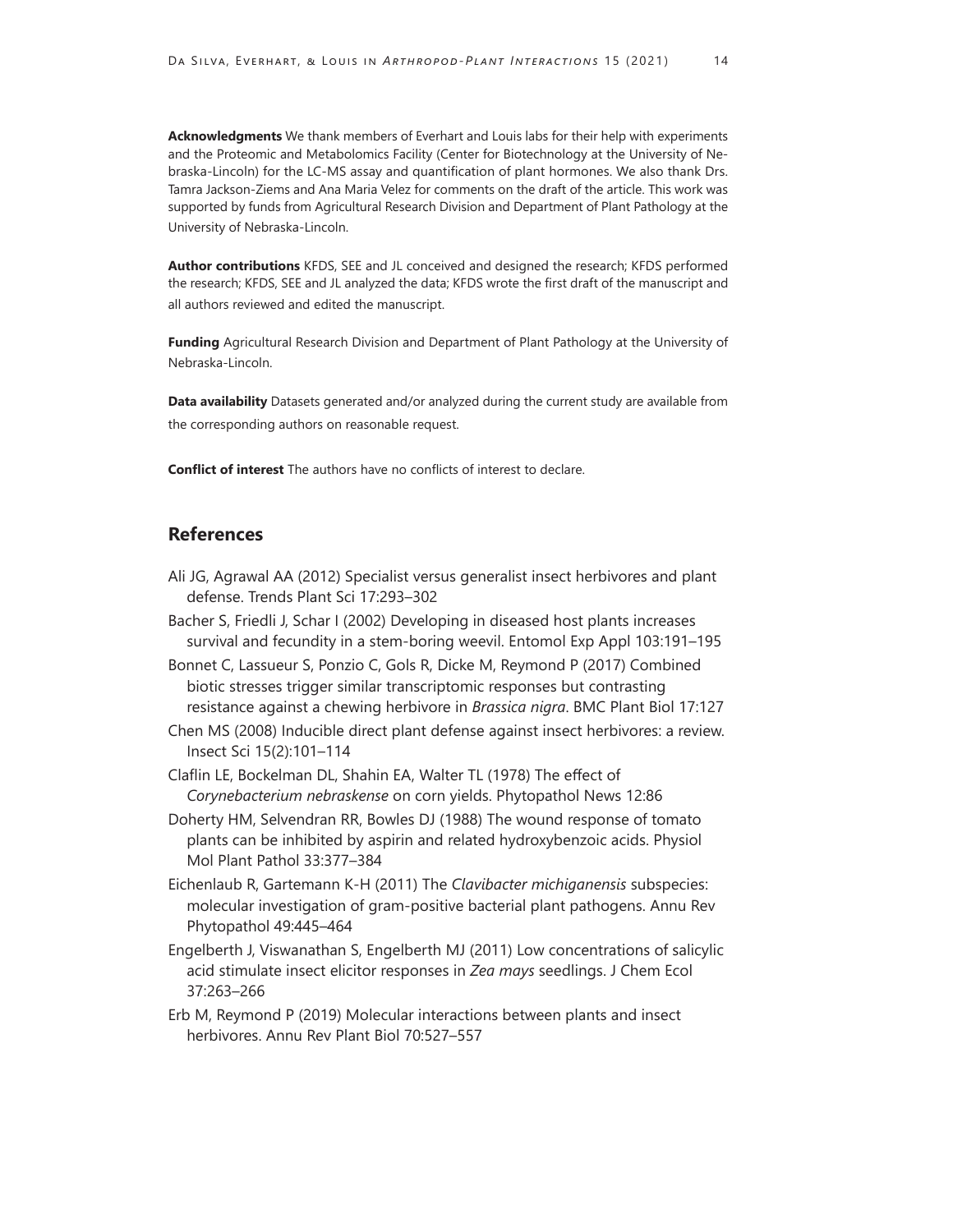Ganiger PC, Yeshwant HM, Muralimohan K, Vinay N, Kumar ARV, Chandrashekara K (2018) Occurrence of the new invasive pest, fall armyworm, *Spodoptera frugiperda* (J.E. Smith) (Lepidoptera: Noctuidae), in the maize fields of Karnataka. India. Curr Sci 115:621–623

- Grover S, Agpawa E, Sarath G, Sattler SE, Louis J (2020) Interplay of phytohormones facilitate sorghum tolerance to aphids. Plant Mol Biol. https:// doi. org/ 10. 1007/ s11103- 020- 01083-y Howe GA, Jander G (2008) Plant immunity to insect herbivores. Annu Rev Plant Biol 59:41–66
- Hu Y, Ren J, Peng Z, Umana AA, Le H, Danilova T, Fu J, Wang H, Robertson A, Hulbert SH, White FF, Liu S (2018) Analysis of extreme phenotype bulk copy number variation (XP-CNV) identified the association of rp1 with resistance to Goss's wilt of maize. Front Plant Sci 9:110
- Jackson TA, Harveson RM, Vidaver AK (2007) Reemergence of Goss's wilt and blight of corn to the central high plains. Plant Health Prog 8:44
- Langemeier CB, Robertson AE, Wang D, Jackson-Ziems TA, Kruger GR (2017) Factors affecting the development and severity of Goss's bacterial wilt and leaf blight of corn, caused by *Clavibacter michiganensis* subsp. *nebraskensis*. Plant Dis 101(1):54–61
- Liu P, Xu Z-S, Pan-Pan L, Hu D, Chen M, Li L-C, Ma Y-Z (2013) A wheat PI4K gene whose product possesses threonine autophophorylation activity confers tolerance to drought and salt in Arabidopsis. J Exp Bot 64:2915–2927
- Louis J, Shah J (2013) *Arabidopsis thaliana—Myzus persicae* interaction: shaping the understanding of plant defense against phloem-feeding aphids. Front Plant Sci 4:213
- Martinez de Ilarduya O, Xie Q, Kaloshian I (2003) Aphid-induced defense responses in Mi-1-mediated compatible and incompatible tomato interactions. Mol Plant-Microbe Interact MPMI 16:699–708
- Montezano DG, Specht A, Sosa-Gomez DR, Roque-Specht VF, Sousa-Silva JC, Paula-Moraes SV, Peterson JA, Hunt TE (2018) Host plants of *Spodoptera frugiperda* (Lepidoptera: Noctuidae) in the Americas. Afr Entomol 26:286–300
- Moreira X, Abdala-Roberts L, Castagneyrol B (2018) Interactions between plant defence signalling pathways: evidence from bioassays with insect herbivores and plant pathogens. J Ecol 106:2353–2364
- Nalam VJ, Louis J, Shah J (2019) Plant defense against aphids, the pest extraordinaire. Plant Sci 279:96–107
- Pena-Cortes H, Albrecht T, Prat S, Weiler EW, Willmitzer L (1993) Aspirin prevents wound-induced gene expression in tomato leaves by blocking jasmonic acid biosynthesis. Planta 191:123–128
- Pieterse CMJ, Van der Does D, Zamioudis C, Leon-Reyes A, Van Wees SCM (2012) Hormonal modulation of plant immunity. Annu Rev Cell Dev Biol 28:489–521
- Riemann M, Dhakarey R, Hazman M, Miro B, Kohli A, Nick P (2015) Exploring jasmonates in the hormonal network of drought and salinity responses. Front Plant Sci.<https://doi.org/10.3389/fpls.2015.01077>